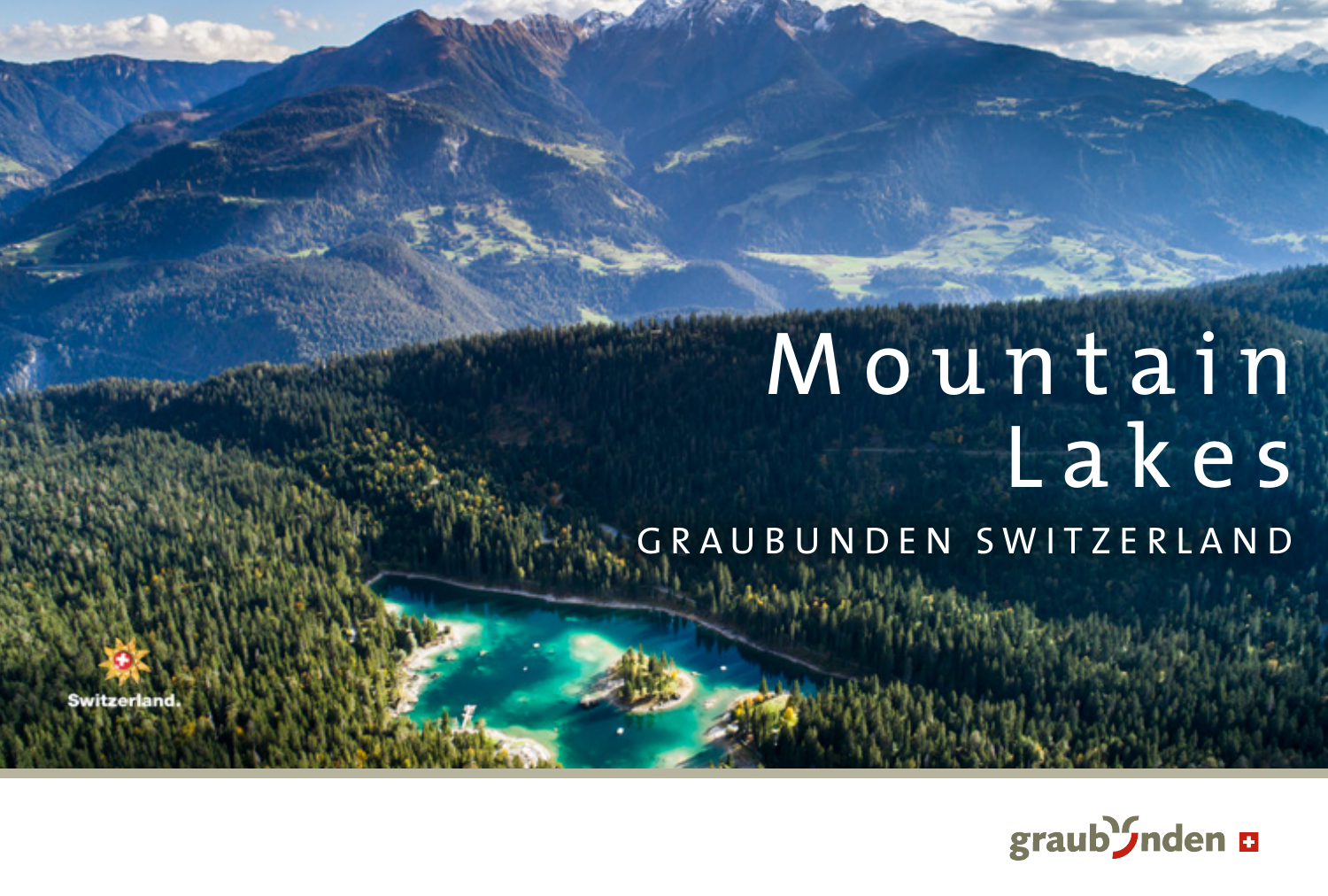TOP **7**

#### **Rhine Gorge**

**1**

**renowned as the little 'Swiss Grand Canyon', boasting breathtaking views.**

Show Household



#### **Lake Caumasee**

**one of the most beautiful lakes in Switzerland, home to crystal clear, turquoise-hued water.** 



#### **St. Moritz**

**the glitterati's stomping ground for luxurious hotels and all things haute.** 

# **7**

**Luxury duty-free shopping**

**Shop for luxury brands in St. Moritz and the duty-free region of Samnaun..**

## **3 Bernina Express**

 **one of the world's most spectacular train journeys, the Albula and Bernina lines were awarded UNESCO World Heritage Status.**

## **4 Swiss National Park**

**the first National Park established in the Alps, and 100 years later it remains completely unchanged.** 



**Home to numerous natural hot springs with healing properties, relax after an active day with your family.**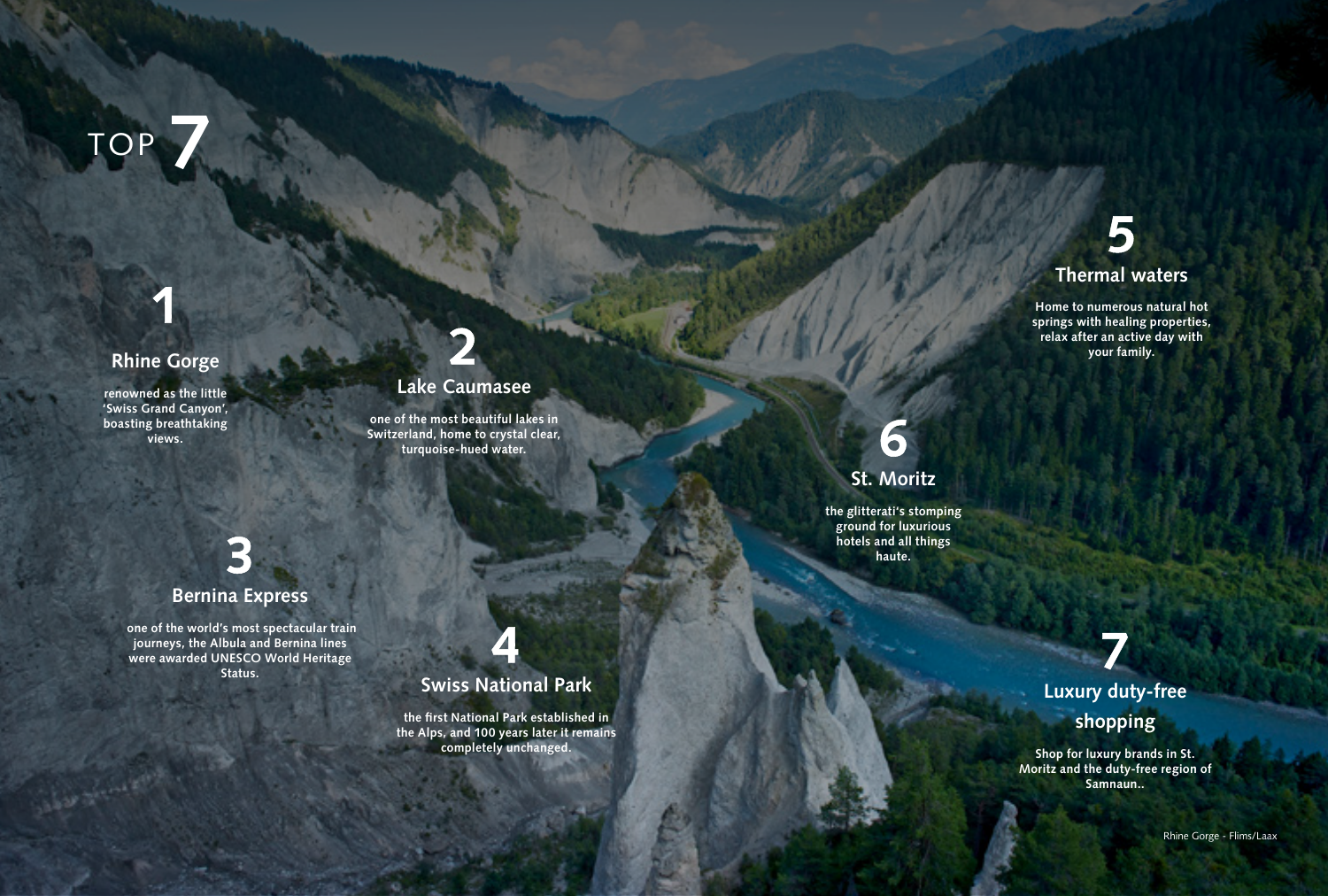

Traveling across Europe while planning a trip to Graubunden is easy thanks to its central location and its great infrastructure. Either by train or by car, Zurich is the best starting point for Graubunden. Munich and Milan are both within 2h 50 min, combine them for a great

If you fancy a "French Flair," why not head towards Geneva and then Paris, where you can even continue to London thanks to its

Milan and its fantastic cuisine, breathtaking historical center and high-end shopping are easily accessible as well. Munich and its worldfamous Oktoberfest are also very close. After a day of strolling around, do not forget to taste the original Bretzel!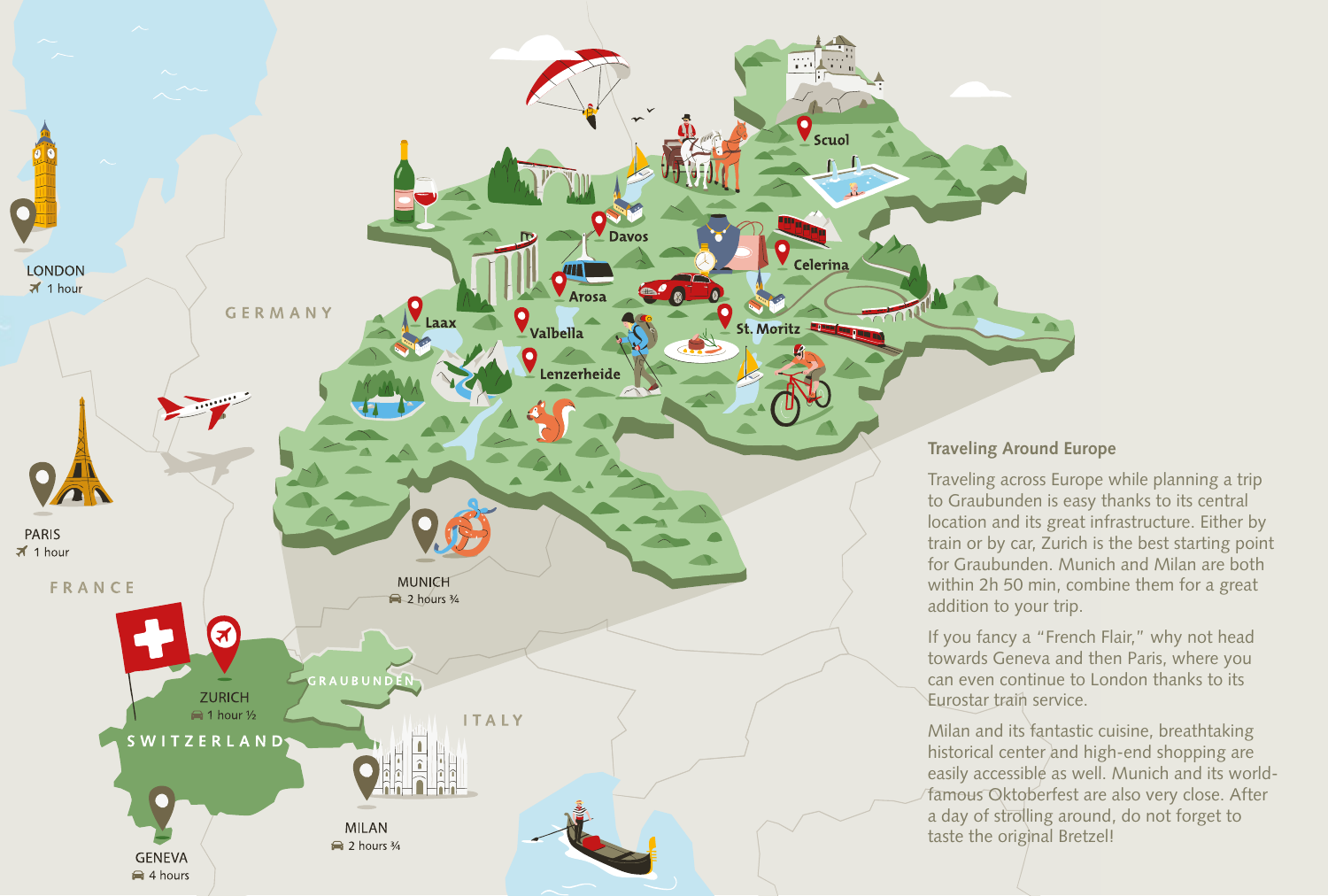### HOTELS

| Arosa                                                                          | Rooms | Style                                   | Affiliation                                                                   | GDS Code & Link                                                                                              |  |  |  |
|--------------------------------------------------------------------------------|-------|-----------------------------------------|-------------------------------------------------------------------------------|--------------------------------------------------------------------------------------------------------------|--|--|--|
| <b>Waldhotel Arosa</b><br>*****<br>reservation@waldhotel.ch<br>waldhotel.ch    | 120   | Family, Couple                          | <b>Private Selection</b><br>Hotels & Tours                                    | https://www.visitgraubunden.com/en-us/hotels-partners/waldhotel-arosa                                        |  |  |  |
| Celerina                                                                       | Rooms | Style                                   | Affiliation                                                                   | GDS Code & Link                                                                                              |  |  |  |
| <b>Hotel Chesa Rosatsch</b><br>****<br>hotel@rosatsch.ch<br>rosatsch.ch/en     | 36    | Couple                                  | <b>Swiss Hospitality</b><br>Collection                                        | https://www.visitgraubunden.com/en-us/hotels-partners/hotel-chesa-rosatsch                                   |  |  |  |
| <b>Hotel Cresta Palace</b><br>*****<br>mail@crestapalace.ch<br>crestapalace.ch | 36    | Family, Couple                          | <b>Private Selection</b><br>Hotels<br>Lifestyle Preferred<br>Hotels & Resorts | https://www.visitgraubunden.com/en-us/hotels-partners/hotel-cresta-palace                                    |  |  |  |
| <b>Davos</b>                                                                   | Rooms | Style                                   | Affiliation                                                                   | GDS Code & Link                                                                                              |  |  |  |
|                                                                                |       |                                         |                                                                               |                                                                                                              |  |  |  |
| <b>AlpenGold Hotel</b><br>*****                                                | 216   | Luxury, Wellness,<br>Gastronomy, Family |                                                                               | Chain Code: SP / Sabre: 187948 / Apollo Galileo: 97865 / Worldspan: 0738 / Amadeus: ZDV2E2<br>Pegasus: ZDVDA |  |  |  |
| info@alpengoldhotel.com<br>alpengoldhotel.com/en/                              |       |                                         |                                                                               | https://www.visitgraubunden.com/en-us/hotels-partners/alpengold-hotel/                                       |  |  |  |
| <b>Turmhotel Victoria</b><br>****                                              | 97    | Family, Couple                          |                                                                               | https://www.visitgraubunden.com/en-us/hotels-partners/turmhotel-victoria                                     |  |  |  |
| hotel@victoria-davos.ch<br>victoria-davos.ch/en                                |       |                                         |                                                                               |                                                                                                              |  |  |  |
| Flims/Laax                                                                     | Rooms | Style                                   | Affiliation                                                                   | GDS Code & Link                                                                                              |  |  |  |
| rocksresort<br>****<br>reservation@rocksresort.com                             | 143   | Family                                  | Design Hotels                                                                 | https://www.visitgraubunden.com/en-us/hotels-partners/rocksresort                                            |  |  |  |

*[rocksresort.com/en](http://rocksresort.com/en)*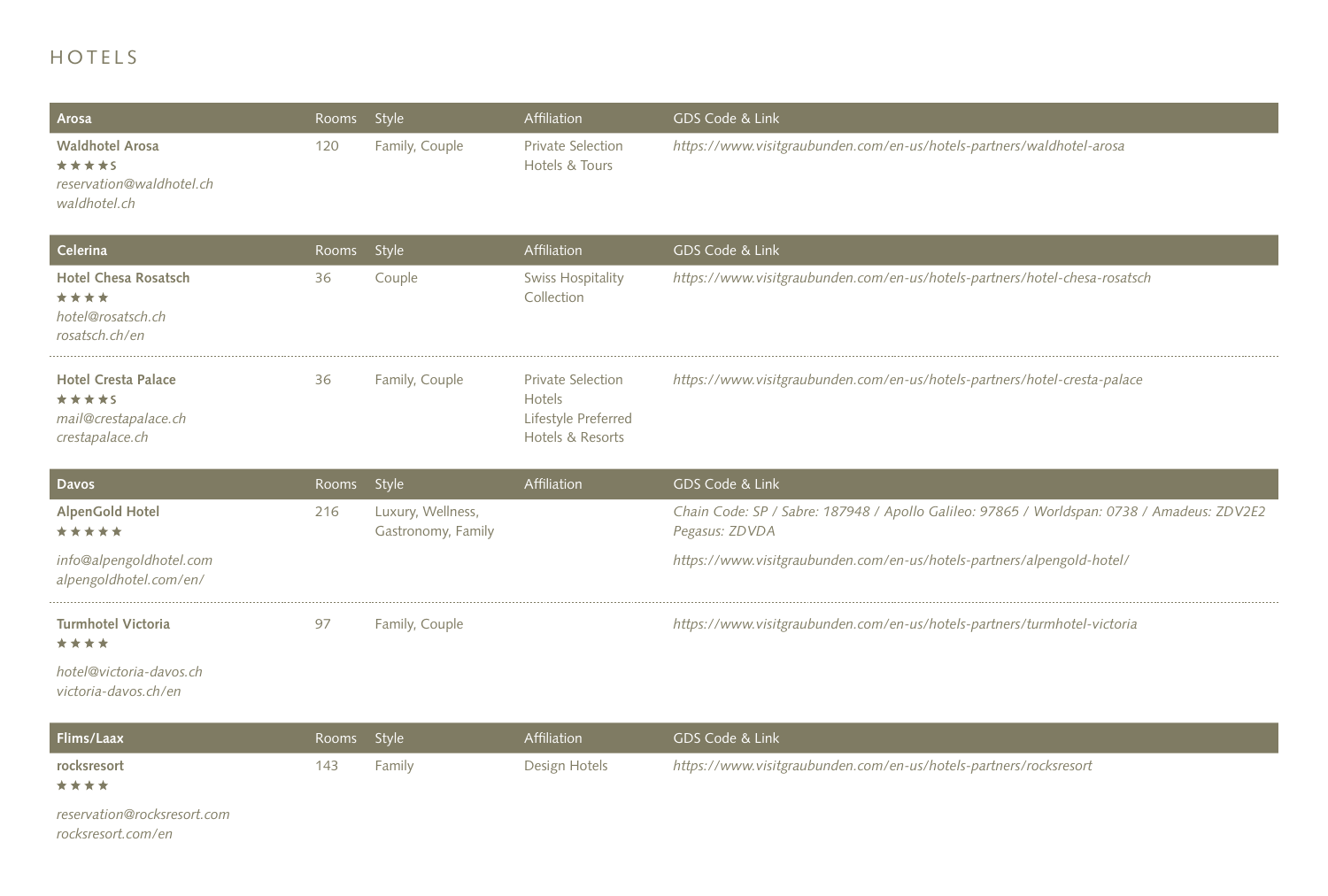# signinahotel<br> $\star \star \star \star$

#### *[info@signinahotel.com](mailto:info@signinahotel.com)*

*[signinahotel.com/en](http://signinahotel.com/en)*

| Lenzerheide                                                        | Rooms Style |                | <b>Affiliation</b>                       | GDS Code & Link                                                                |
|--------------------------------------------------------------------|-------------|----------------|------------------------------------------|--------------------------------------------------------------------------------|
| <b>Hotel Schweizerhof Lenzerheide</b><br>*****                     | 80          | Family, Couple | Swiss Family Hotels<br>Private Selection | https://www.visitgraubunden.com/en-us/hotels-partners/schweizerhof-lenzerheide |
| info@schweizerhof-lenzerheide.ch<br>schweizerhof-lenzerheide.ch/en |             |                | Hotels                                   |                                                                                |
| Valbella Resort<br>*****                                           | 130         | Family, Couple |                                          | https://www.visitgraubunden.com/en-us/hotels-partners/valbella-resort          |
| hotel@valbellaresort.ch<br>valbellaresort.ch                       |             |                |                                          |                                                                                |

| Scuol                   | Rooms Style |                | Affiliation       | GDS Code & Link                                                                 |
|-------------------------|-------------|----------------|-------------------|---------------------------------------------------------------------------------|
| Hotel Belvédère         | 81          | Family, Couple | Private Selection | Amadeus - ONZDVBEL / Sabre - ON142407 / Galileo - ON32816 / Worldspan - ONZDVBE |
| *****                   |             |                | Hotels            | https://www.visitgraubunden.com/en-us/hotels-partners/hotel-belvedere           |
| info@belvedere-scuol.ch |             |                |                   |                                                                                 |
| belvedere-scuol.ch      |             |                |                   |                                                                                 |

| St. Moritz                              | Rooms Style |                | <b>Affiliation</b>                      | GDS Code & Link                                                                  |  |
|-----------------------------------------|-------------|----------------|-----------------------------------------|----------------------------------------------------------------------------------|--|
| Art Boutique Hotel Monopol              | -69         | Family, Couple | Lifestyle Preferred<br>Hotels & Resorts | Amadeus - SMVHMS                                                                 |  |
| ****                                    |             |                |                                         | https://www.visitgraubunden.com/en-us/hotels-partners/art-boutique-hotel-monopol |  |
| artboutique@monopol.ch<br>monopol.ch/en |             |                |                                         |                                                                                  |  |
| Hotel Laudinella<br>****                | 165         | Family, Couple |                                         | https://www.visitgraubunden.com/en-us/hotels-partners/hotel-laudinella           |  |
| info@laudinella.ch<br>$\blacksquare$    |             |                |                                         |                                                                                  |  |

*[laudinella.ch/en](http://laudinella.ch/en)*